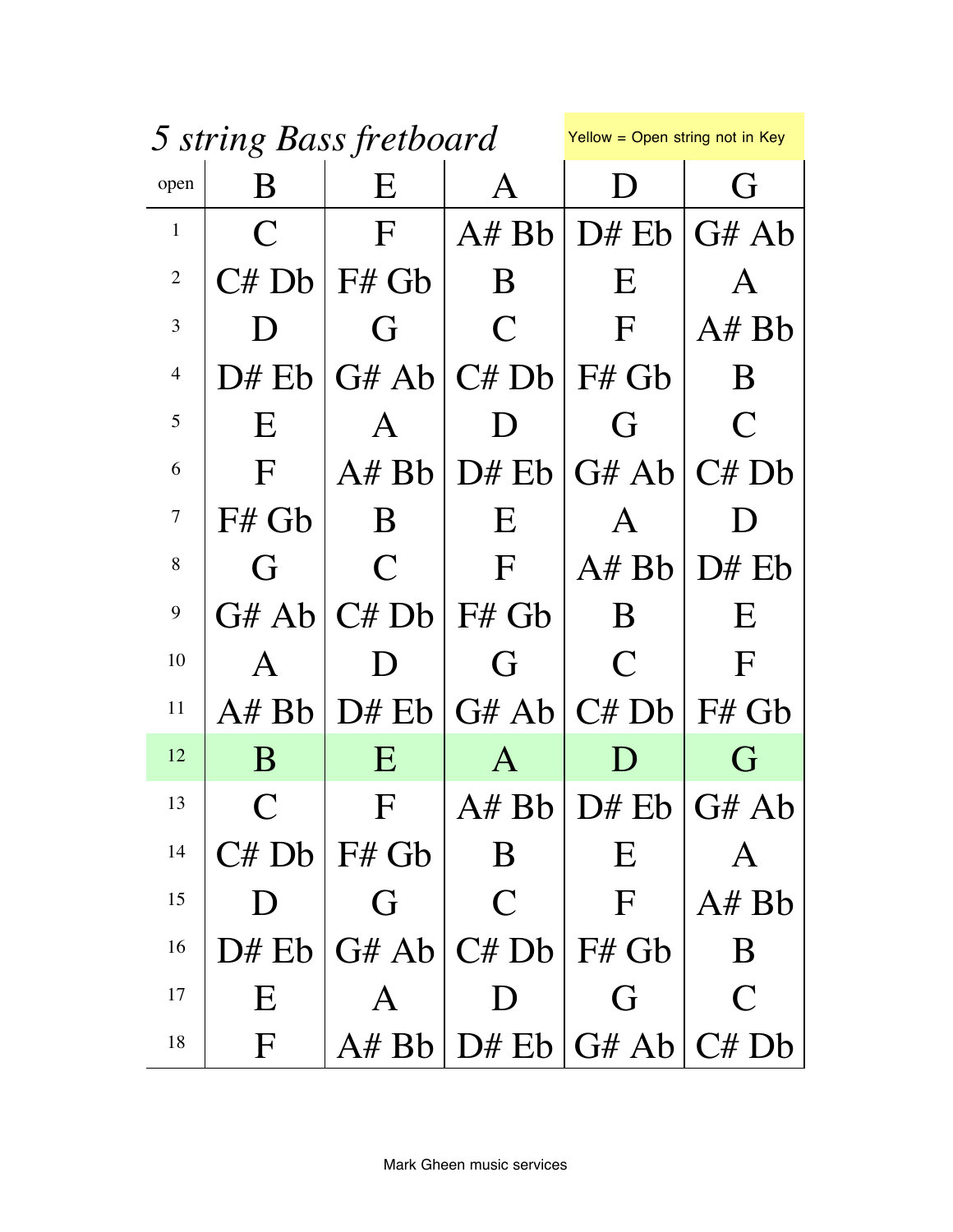5 string Bass - key of  $E$ 

| open           | $\circ$<br>B  | $\cdot$ $\cdot$ $\cdot$ $\cdot$<br>E | $\mathcal{L}$<br>$\mathbf{A}$ | D                 | G            |
|----------------|---------------|--------------------------------------|-------------------------------|-------------------|--------------|
| $\mathbf{1}$   | $***$         | ***                                  | $***$                         | D#                | G#           |
| $\overline{2}$ | C#            | F#                                   | B                             | E                 | A            |
| 3              | ***           | ***                                  | $***$                         | $***$             | $***$        |
| $\overline{4}$ | D#            | G#                                   | C#                            | F#                | B            |
| 5              | E             | Α                                    | ***                           | ***               | $***$        |
| 6              | $***$         | ***                                  | D#                            | G#                | C#           |
| 7              | F#            | B                                    | E                             | $\bm{\mathrm{A}}$ | ***          |
| 8              | ***           | ***                                  | $***$                         | ***               | D#           |
| 9              | G#            | $C\#$                                | F#                            | B                 | E            |
| 10             | Α             | ***                                  | ***                           | ***               | $***$        |
| 11             | $***$         | D#                                   | G#                            | C#                | F#           |
| 12             | B             | E                                    | $\bm{A}$                      | $***$             | $***$        |
| 13             | $***$         | ***                                  | $***$                         | D#                | G#           |
| 14             | C#            | F#                                   | D<br>D                        | E                 | $\mathbf{A}$ |
| 15             | $***$         | ***                                  | $***$                         | ***               | $***$        |
| 16             | $\mathrm{D#}$ | G#                                   | C#                            | F#                | B            |
| 17             | E             | A                                    | $***$                         | ***               | ***          |
| 18             | $***$         | ***                                  | D#                            | G#                | C#           |
| scale          |               |                                      | $E$ F# G# A B C# D# E         |                   |              |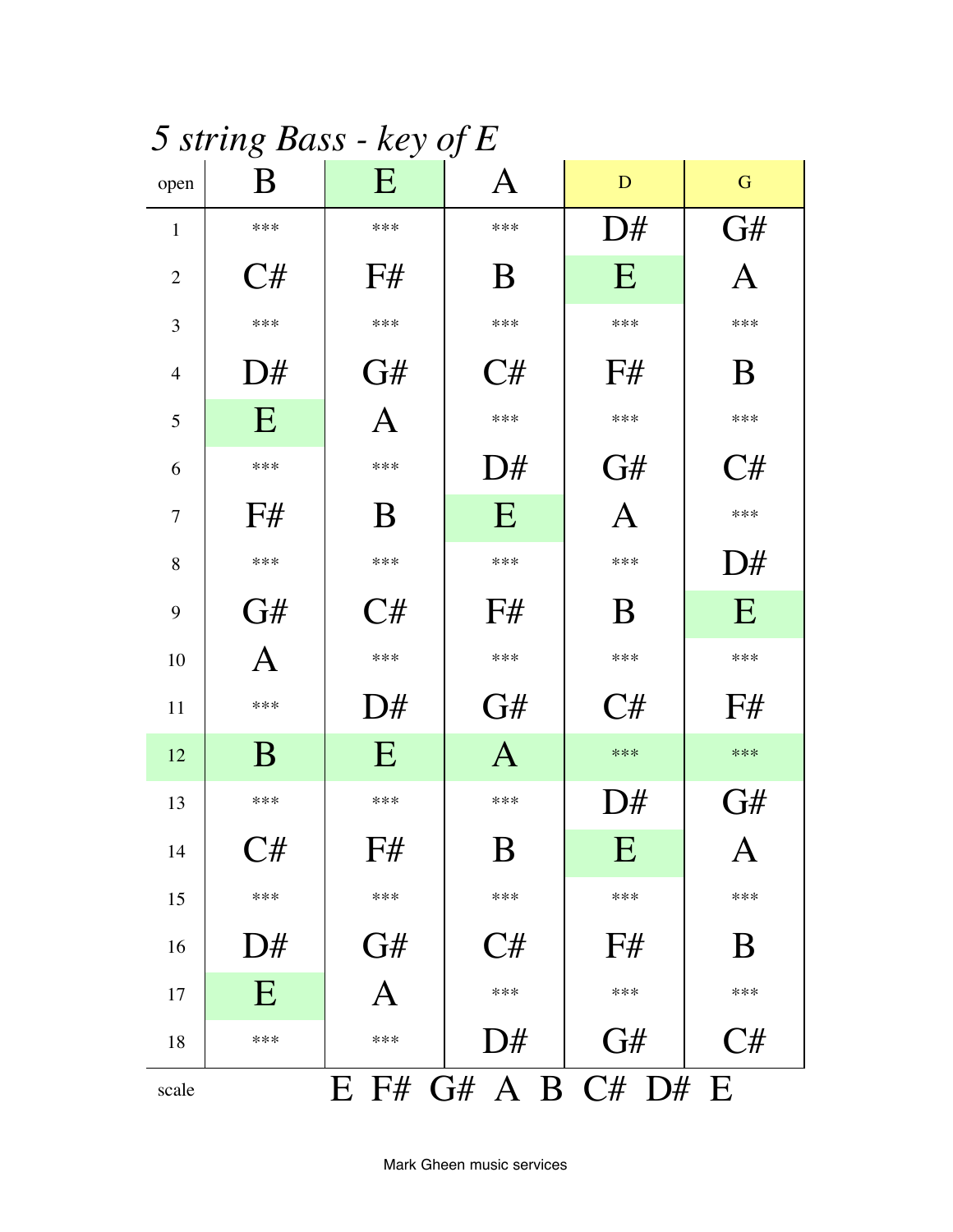5 string Bass - key of A

|                | $\mathcal{C}^{\bullet}$ | $\sim$ $\cal{J}$ | $\sim$ J           |                           |                |
|----------------|-------------------------|------------------|--------------------|---------------------------|----------------|
| open           | B                       | E                | $\rm A$            | $\Box$                    | G              |
| $\mathbf{1}$   | $***$                   | ***              | ***                | ***                       | G#             |
| $\overline{2}$ | C#                      | F#               | B                  | Ε                         | $\rm A$        |
| 3              | $\Box$                  | ***              | $***$              | ***                       | ***            |
| $\overline{4}$ | $***$                   | G#               | C#                 | F#                        | B              |
| 5              | E                       | $\rm A$          | $\blacksquare$     | ***                       | ***            |
| 6              | $***$                   | ***              | ***                | G#                        | C#             |
| 7              | F#                      | B                | E                  | $\bm{A}$                  | D              |
| 8              | $***$                   | ***              | $***$              | ***                       | ***            |
| 9              | G#                      | C#               | F#                 | B                         | E              |
| 10             | $\mathbf{A}$            | D                | $***$              | ***                       | ***            |
| 11             | ***                     | ***              | G#                 | C#                        | F#             |
| 12             | B                       | E                | $\bf A$            | D                         | $***$          |
| 13             | ***                     | ***              | $***$              | ***                       | G#             |
| 14             | C#                      | F#               | $\rm{B}$           | $\boldsymbol{\mathrm{E}}$ | $\mathbf{A}$   |
| 15             | $\Box$                  | ***              | ***                | ***                       | $***$          |
| 16             | ***                     | G#               | C#                 | F#                        | B              |
| 17             | E                       | $\rm A$          | $\blacksquare$     | ***                       | ***            |
| 18             | ***                     | ***              | ***                | G#                        | $\mathrm{C}\#$ |
| scale          |                         |                  | A B C# D E F# G# A |                           |                |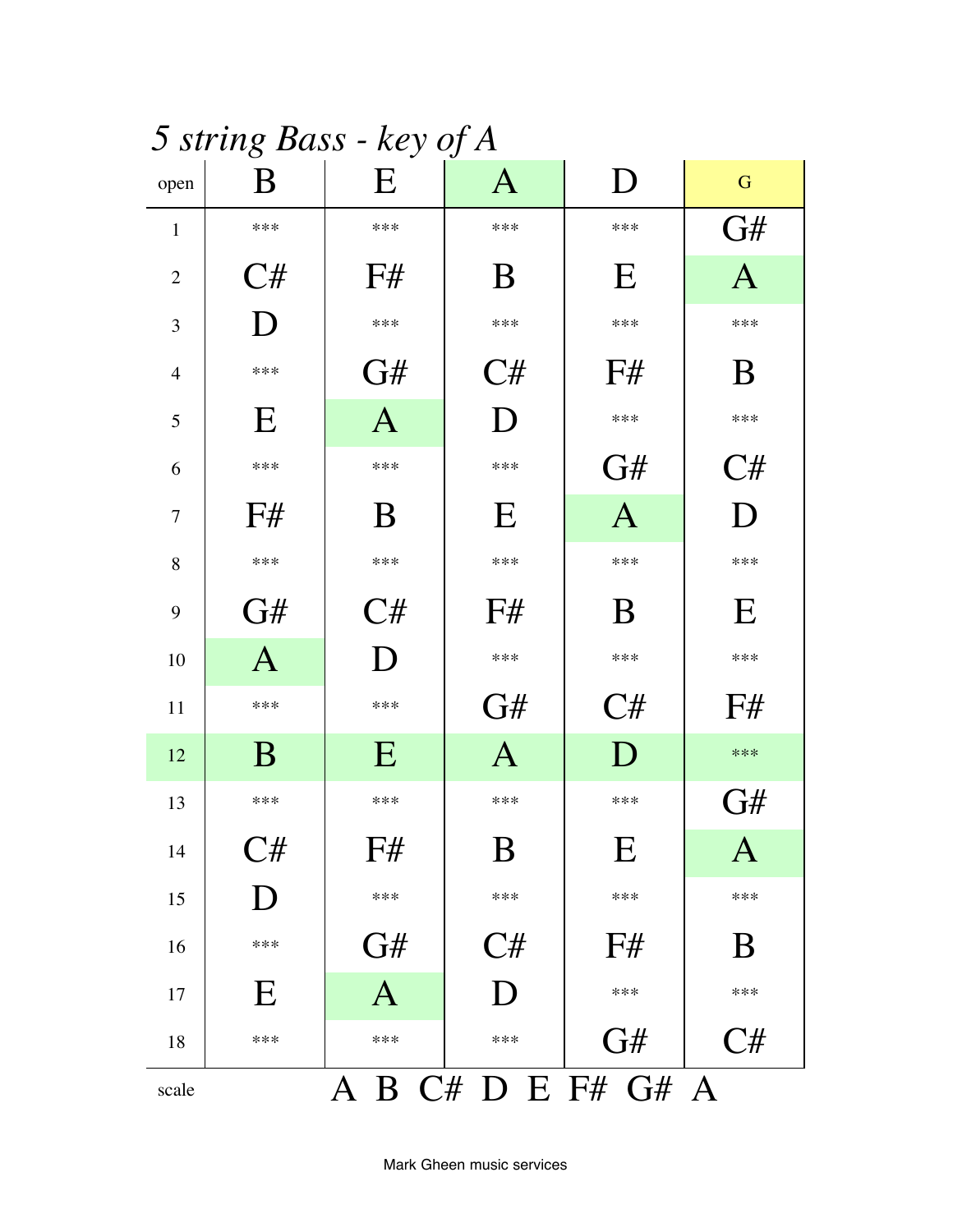5 string Bass - key of D

| open           | $\sim$ $\sim$ $\sim$ $\sim$ $\sim$<br>B | ,,,,<br>$\cdots$ ) $\ddots$<br>Ε | $\bm{\mathsf{A}}$ | D                         | G              |
|----------------|-----------------------------------------|----------------------------------|-------------------|---------------------------|----------------|
| $\mathbf{1}$   | ***                                     | ***                              | $***$             | ***                       | $***$          |
| $\mathfrak{2}$ | C#                                      | F#                               | B                 | $\mathbf E$               | Α              |
| 3              | D                                       | G                                | ***               | ***                       | $***$          |
| $\overline{4}$ | ***                                     | ***                              | C#                | F#                        | B              |
| 5              | E                                       | Α                                | D                 | G                         | $***$          |
| 6              | ***                                     | ***                              | $***$             | ***                       | C#             |
| $\overline{7}$ | F#                                      | B                                | E                 | $\boldsymbol{\mathsf{A}}$ | D              |
| 8              | G                                       | ***                              | $***$             | ***                       | $***$          |
| 9              | ***                                     | C#                               | F#                | B                         | E              |
| 10             | Α                                       | D                                | G                 | ***                       | ***            |
| 11             | ***                                     | ***                              | $***$             | C#                        | F#             |
| 12             | B                                       | E                                | $\bm{A}$          | D                         | G              |
| 13             | ***                                     | ***                              | ***               | $***$                     | $***$          |
| 14             | C#                                      | F#                               | D<br>D            | $\boldsymbol{\mathrm{E}}$ | $\mathbf{A}$   |
| 15             | D                                       | G                                | $***$             | ***                       | ***            |
| 16             | ***                                     | ***                              | C#                | F#                        | B              |
| 17             | E                                       | $\boldsymbol{\mathsf{A}}$        | D                 | G                         | $***$          |
| 18             | ***                                     | ***                              | ***               | ***                       | $\mathrm{C}\#$ |
| scale          |                                         |                                  | D E F# G A B C# D |                           |                |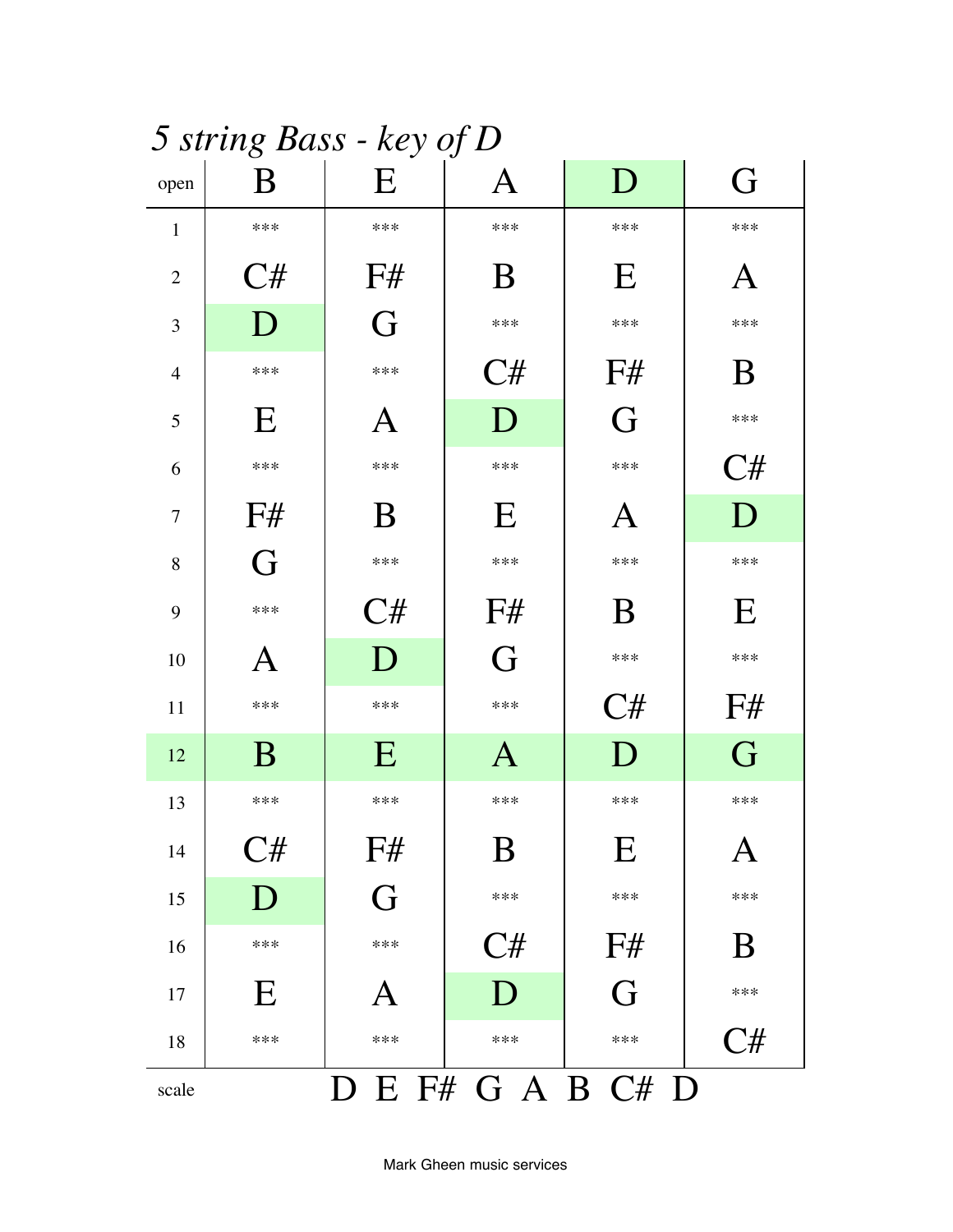5 string Bass - key of G

| open           | $\circ$<br>B      | $\checkmark$<br>E | J<br>$\boldsymbol{\mathsf{A}}$ | D                         | G              |
|----------------|-------------------|-------------------|--------------------------------|---------------------------|----------------|
| $\mathbf{1}$   | C                 | ***               | $***$                          | ***                       | $***$          |
| $\overline{2}$ | ***               | F#                | B                              | $\mathbf E$               | Α              |
| 3              | D                 | G                 | $\overline{C}$                 | ***                       | $***$          |
| $\overline{4}$ | $***$             | ***               | $***$                          | F#                        | B              |
| 5              | $\mathbf E$       | Α                 | $\Box$                         | G                         | $\overline{C}$ |
| 6              | $***$             | ***               | ***                            | ***                       | $***$          |
| $\overline{7}$ | F#                | B                 | E                              | Α                         | D              |
| 8              | G                 | $\overline{C}$    | ***                            | ***                       | ***            |
| 9              | $***$             | ***               | F#                             | B                         | E              |
| 10             | $\bm{\mathsf{A}}$ | $\Box$            | G                              | $\overline{C}$            | $***$          |
| 11             | $***$             | ***               | $***$                          | $***$                     | F#             |
| 12             | B                 | E                 | $\bm{A}$                       | $\mathbf D$               | G              |
| 13             | $\overline{C}$    | ***               | $***$                          | ***                       | $***$          |
| 14             | ***               | F#                | $\mathbf D$                    | $\boldsymbol{\mathrm{E}}$ | $\mathbf{A}$   |
| 15             | D                 | G                 | $\overline{C}$                 | ***                       | ***            |
| 16             | $***$             | ***               | ***                            | F#                        | B              |
| 17             | E                 | A                 | D                              | G                         | $\overline{C}$ |
| 18             | $***$             | ***               | ***                            | ***                       | $***$          |
| scale          |                   |                   | GABCDEF#G                      |                           |                |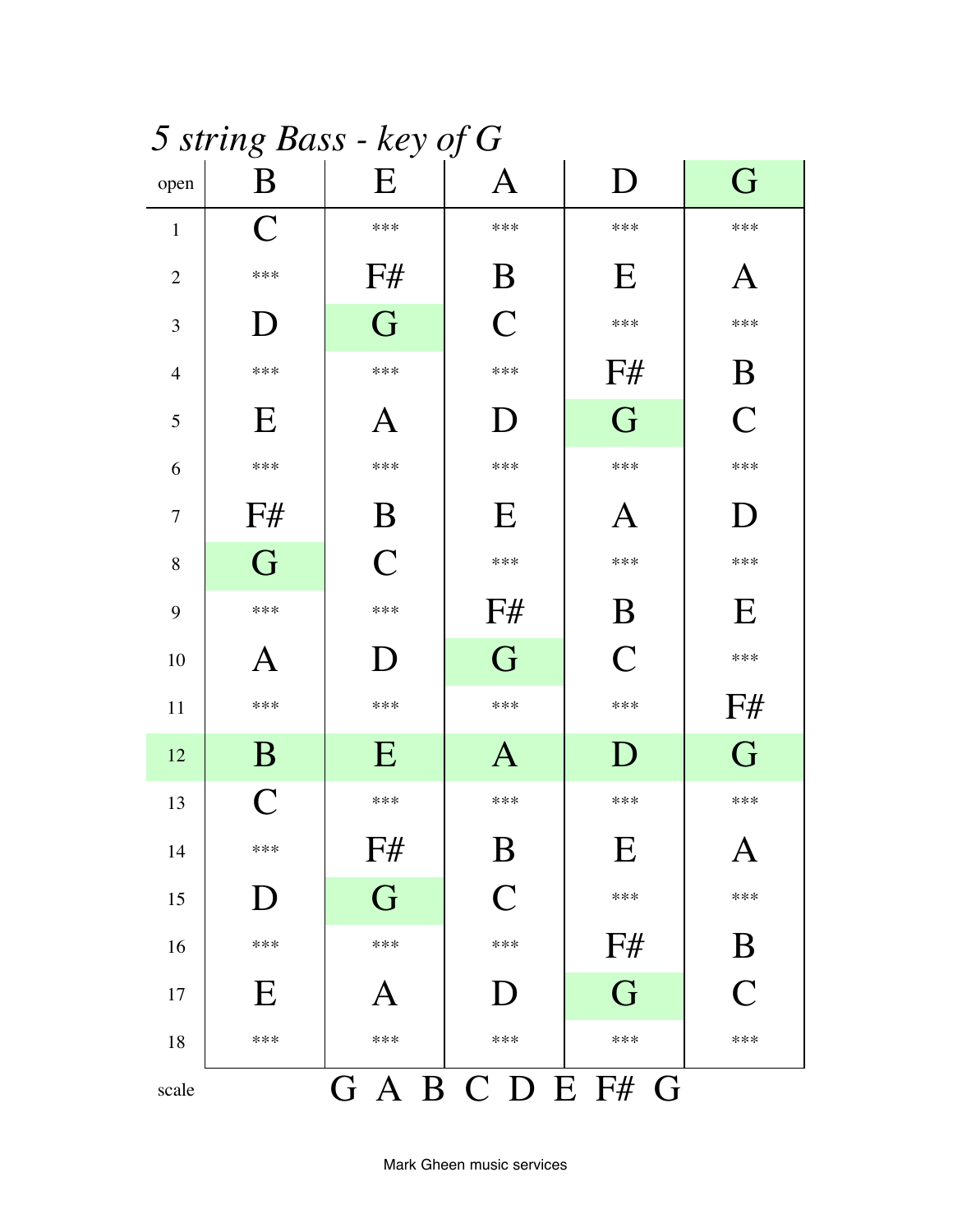5 string Bass - key of  $B$ 

| open           | $\cdots$ O<br>$\bf{B}$ | $\sim$ $\sqrt{ }$<br>E | $\mathcal{L}$<br>$\bf A$ | D                         | G              |
|----------------|------------------------|------------------------|--------------------------|---------------------------|----------------|
| $\mathbf{1}$   | ***                    | $***$                  | $***$                    | D#                        | G#             |
| $\overline{2}$ | C#                     | F#                     | B                        | E                         | ***            |
| 3              | ***                    | ***                    | $***$                    | ***                       | A#             |
| $\overline{4}$ | D#                     | G#                     | $C\#$                    | F#                        | B              |
| 5              | E                      | ***                    | ***                      | ***                       | ***            |
| 6              | ***                    | A#                     | D#                       | G#                        | C#             |
| 7              | F#                     | B                      | E                        | ***                       | ***            |
| 8              | ***                    | ***                    | ***                      | A#                        | D#             |
| 9              | G#                     | $C\#$                  | F#                       | B                         | E              |
| 10             | ***                    | $***$                  | ***                      | ***                       | ***            |
| 11             | A#                     | D#                     | G#                       | C#                        | F#             |
| 12             | B                      | E                      | $***$                    | ***                       | ***            |
| 13             | $***$                  | ***                    | A#                       | D#                        | G#             |
| 14             | $\mathrm{C}\#$         | F#                     | B                        | $\boldsymbol{\mathrm{E}}$ | ***            |
| 15             | $***$                  | ***                    | $***$                    | ***                       | A#             |
| 16             | $\mathrm{D#}$          | G#                     | C#                       | F#                        | B              |
| 17             | E                      | ***                    | $***$                    | $***$                     | $***$          |
| 18             | ***                    | A#                     | D#                       | G#                        | $\mathrm{C}\#$ |
| scale          |                        |                        | B C# D# E F# G# A# B     |                           |                |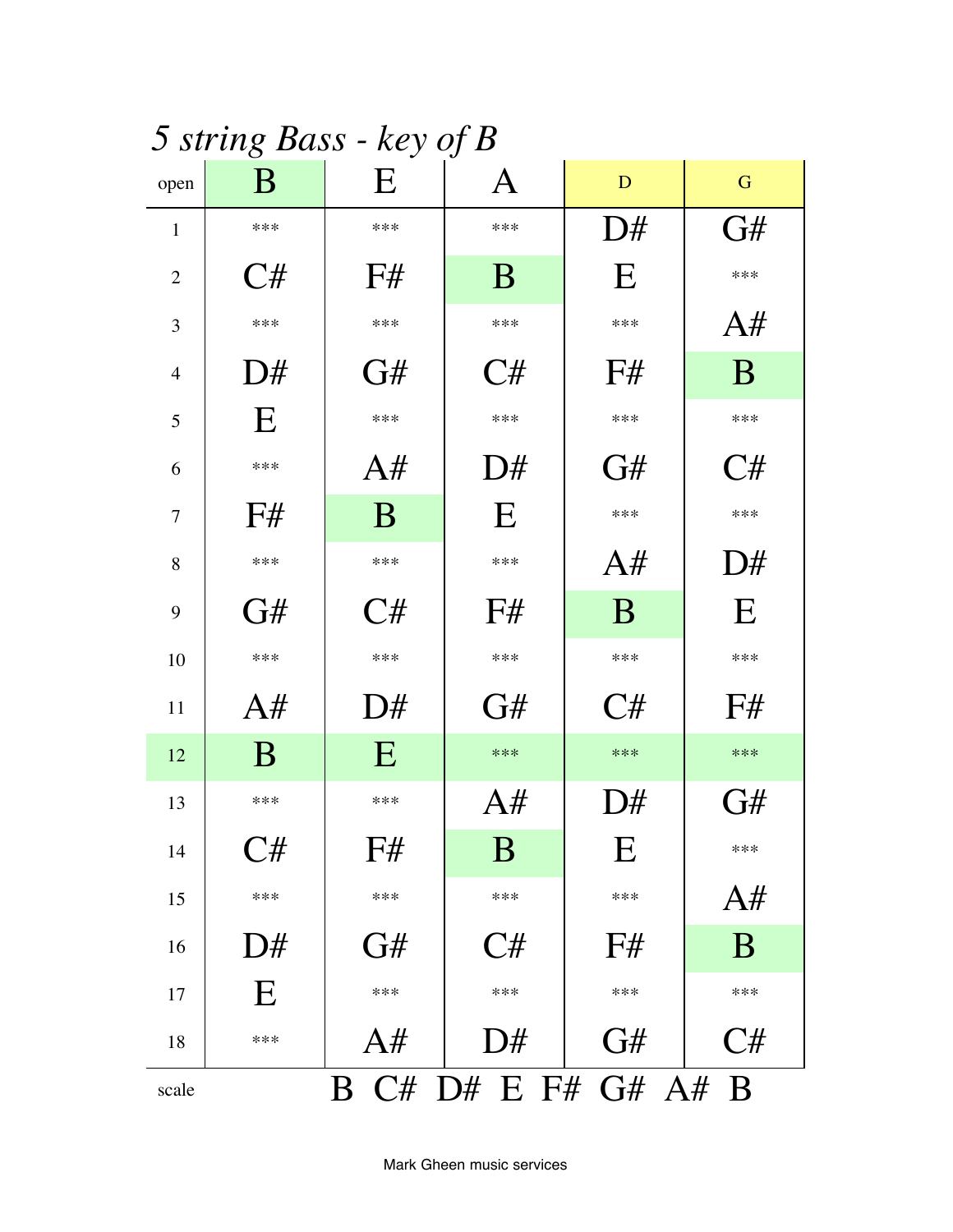5 string Bass - key of C

| open           | $\circ$<br>$\bf{B}$ | $\cdots$ $\checkmark$<br>E | $\mathcal{J}$<br>A | $\bf D$                   | G                 |
|----------------|---------------------|----------------------------|--------------------|---------------------------|-------------------|
| $\mathbf{1}$   | $\mathbf C$         | $\mathbf F$                | $***$              | ***                       | $***$             |
| $\sqrt{2}$     | ***                 | ***                        | B                  | $\mathbf E$               | $\bm{\mathsf{A}}$ |
| $\mathfrak{Z}$ | D                   | G                          | $\overline{C}$     | F                         | ***               |
| $\overline{4}$ | ***                 | ***                        | $***$              | ***                       | B                 |
| 5              | $\mathbf E$         | Α                          | I)                 | G                         | $\overline{C}$    |
| 6              | F                   | ***                        | $***$              | ***                       | ***               |
| $\overline{7}$ | ***                 | $\bf{B}$                   | E                  | A                         | D                 |
| 8              | G                   | $\overline{C}$             | $\mathbf{F}$       | ***                       | ***               |
| 9              | $***$               | ***                        | ***                | B                         | E                 |
| 10             | $\bm{\mathsf{A}}$   | D                          | G                  | $\overline{C}$            | F                 |
| $11\,$         | $***$               | ***                        | $***$              | ***                       | $***$             |
| 12             | $\bf{B}$            | E                          | $\mathbf{A}$       | D                         | G                 |
| 13             | $\mathbf C$         | ${\bf F}$                  | ***                | ***                       | ***               |
| 14             | $***$               | ***                        | B                  | $\boldsymbol{\mathrm{E}}$ | $\mathbf{A}$      |
| 15             | D                   | G                          | $\overline{C}$     | F                         | $***$             |
| 16             | $***$               | ***                        | $***$              | ***                       | B                 |
| 17             | $\mathbf E$         | A                          | D                  | G                         | $\overline{C}$    |
| 18             | $\mathbf F$         | ***                        | ***                | ***                       | $***$             |
| scale          |                     |                            | CDEFGABC           |                           |                   |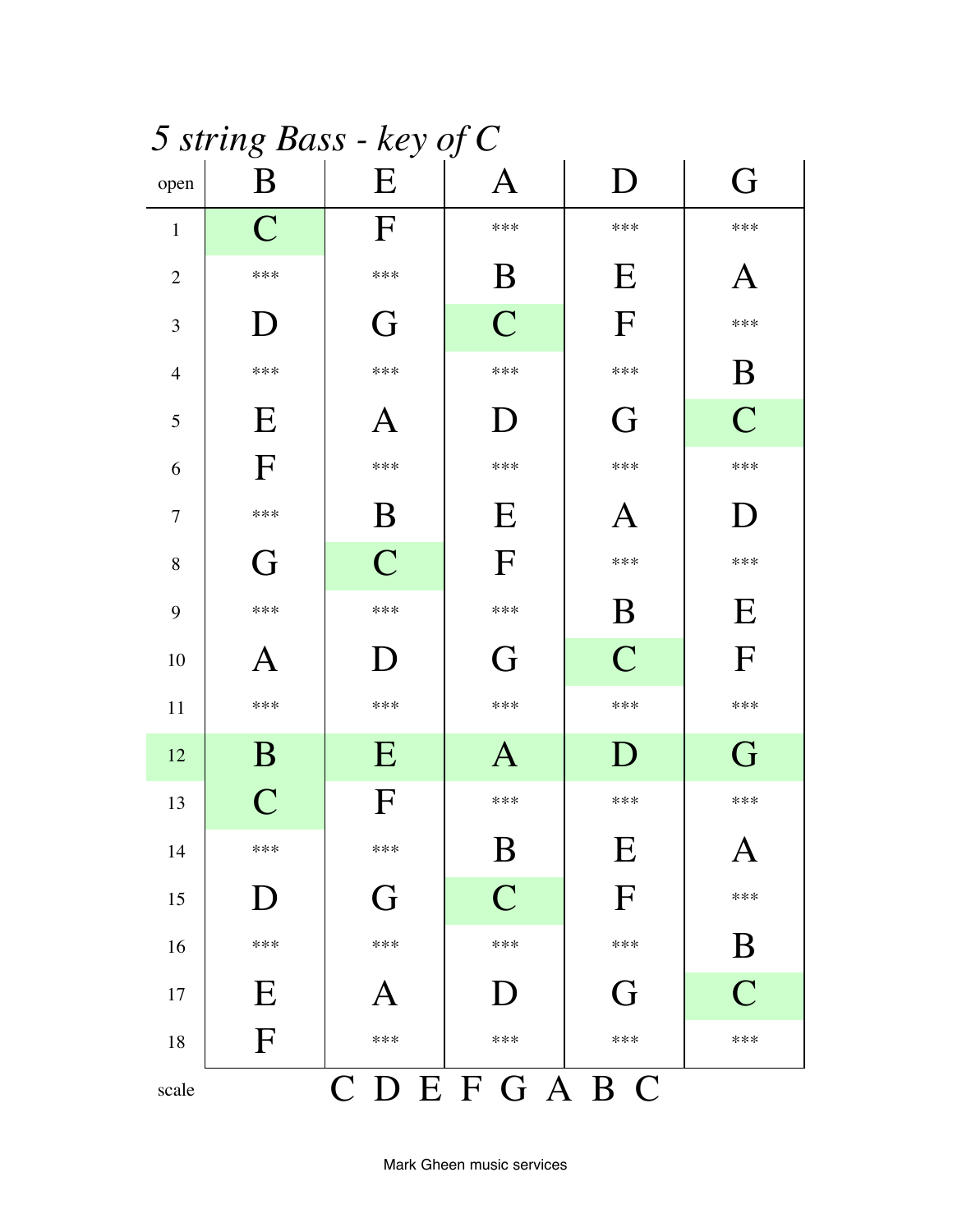5 string Bass - key of F

| open           | $\circ$<br>$\, {\bf B}$ | $\checkmark$<br>E         | J<br>A           | D              | G            |
|----------------|-------------------------|---------------------------|------------------|----------------|--------------|
| $\mathbf{1}$   | C                       | $\mathbf{F}$              | <b>Bb</b>        | ***            | ***          |
| $\mathbf{2}$   | ***                     | ***                       | $***$            | E              | A            |
| 3              | D                       | G                         | C                | F              | <b>Bb</b>    |
| $\overline{4}$ | ***                     | ***                       | ***              | ***            | ***          |
| 5              | E                       | A                         | D                | G              | $\mathcal C$ |
| 6              | F                       | <b>Bb</b>                 | ***              | ***            | ***          |
| $\overline{7}$ | $***$                   | ***                       | E                | A              | D            |
| 8              | G                       | $\mathsf C$               | F                | <b>Bb</b>      | ***          |
| 9              | $***$                   | ***                       | $***$            | $***$          | E            |
| 10             | $\mathbf A$             | $\Box$                    | G                | $\overline{C}$ | F            |
| $11\,$         | <b>Bb</b>               | ***                       | $***$            | ***            | ***          |
| 12             | ***                     | E                         | $\bf{A}$         | $\mathbf D$    | G            |
| 13             | $\mathsf{C}$            | $\boldsymbol{\mathrm{F}}$ | <b>Bb</b>        | ***            | ***          |
| 14             | ***                     | ***                       | ***              | $E_{\rm}$      | $\mathbf{A}$ |
| 15             | D                       | G                         | $\mathbf C$      | F              | <b>Bb</b>    |
| 16             | ***                     | ***                       | ***              | ***            | ***          |
| 17             | E                       | A                         | D                | G              | $\mathbf C$  |
| 18             | $\mathbf F$             | <b>Bb</b>                 | ***              | ***            | ***          |
| scale          |                         |                           | F G A Bb C D E F |                |              |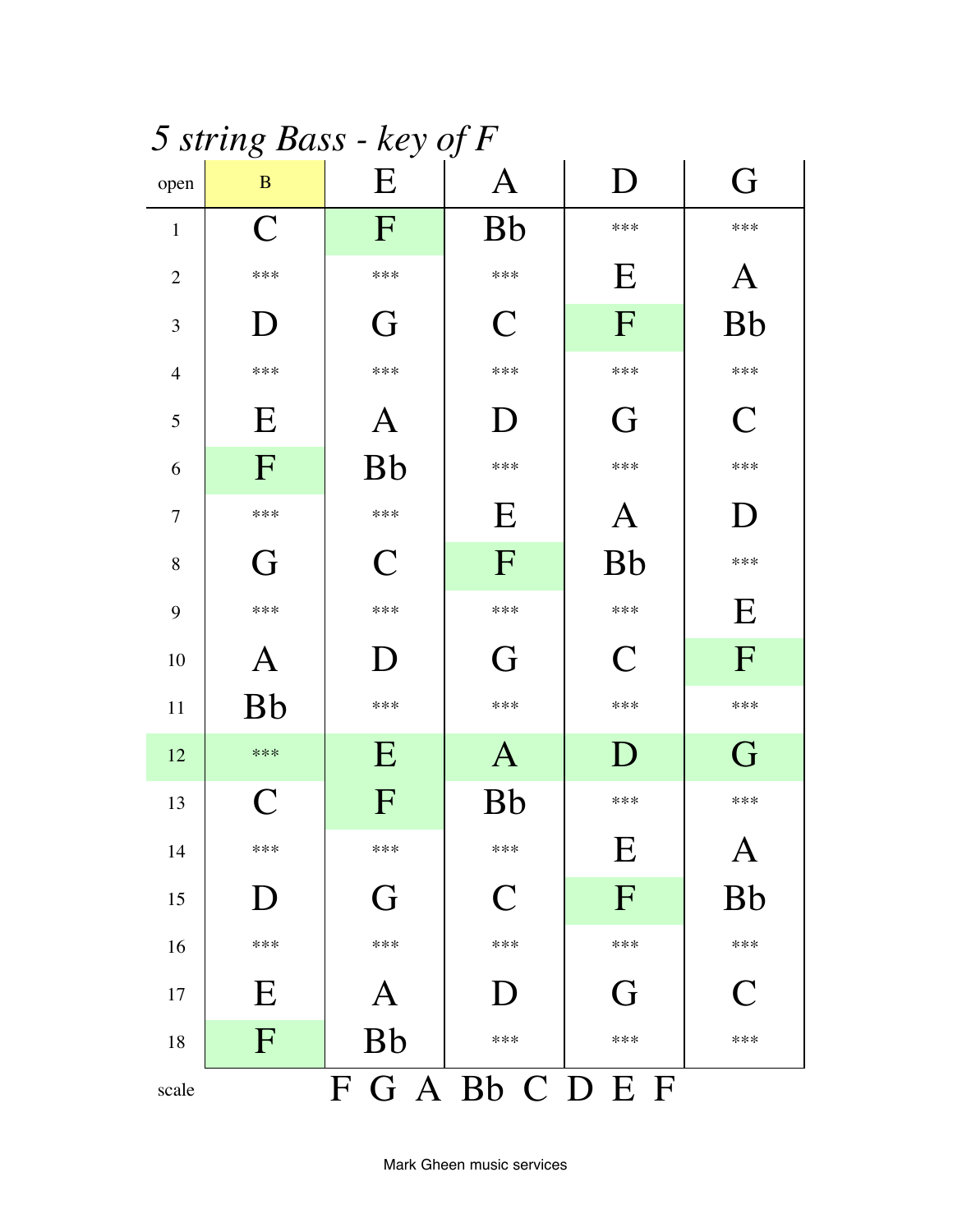5 string Bass - key of Bb

| open           | ◡<br>$\mathbf{B}$ | ັ<br>${\bf E}$    | ັ<br>$\boldsymbol{\mathrm{A}}$ | D              | G            |
|----------------|-------------------|-------------------|--------------------------------|----------------|--------------|
| $\mathbf{1}$   | $\mathsf{C}$      | $\mathbf F$       | <b>Bb</b>                      | Eb             | $***$        |
| $\overline{2}$ | ***               | ***               | $***$                          | ***            | A            |
| 3              | I)                | G                 | C                              | $\Gamma$       | <b>Bb</b>    |
| $\overline{4}$ | Eb                | ***               | $***$                          | ***            | ***          |
| 5              | ***               | A                 | D                              | G              | $\mathsf{C}$ |
| 6              | $\mathbf{F}$      | <b>Bb</b>         | Eb                             | ***            | $***$        |
| $\overline{7}$ | $***$             | ***               | $***$                          | Α              | D            |
| $8\,$          | G                 | C                 | $\mathbf{F}$                   | <b>Bb</b>      | Eb           |
| 9              | $***$             | ***               | $***$                          | ***            | $***$        |
| 10             | $\mathbf{A}$      | D                 | G                              | $\overline{C}$ | $\mathbf{F}$ |
| 11             | <b>Bb</b>         | Eb                | $***$                          | ***            | $***$        |
| 12             | $***$             | $***$             | $\bf{A}$                       | D              | G            |
| 13             | $\mathsf{C}$      | F                 | <b>Bb</b>                      | Eb             | $***$        |
| 14             | ***               | ***               | ***                            | ***            | $\mathbf{A}$ |
| 15             | D                 | G                 | $\bf C$                        | F              | <b>Bb</b>    |
| 16             | Eb                | ***               | ***                            | ***            | ***          |
| 17             | $***$             | $\bm{\mathrm{A}}$ | D                              | G              | $\mathbf C$  |
| 18             | $\mathbf F$       | <b>Bb</b>         | Eb                             | ***            | ***          |
| scale          |                   |                   | Bb C D Eb F G A Bb             |                |              |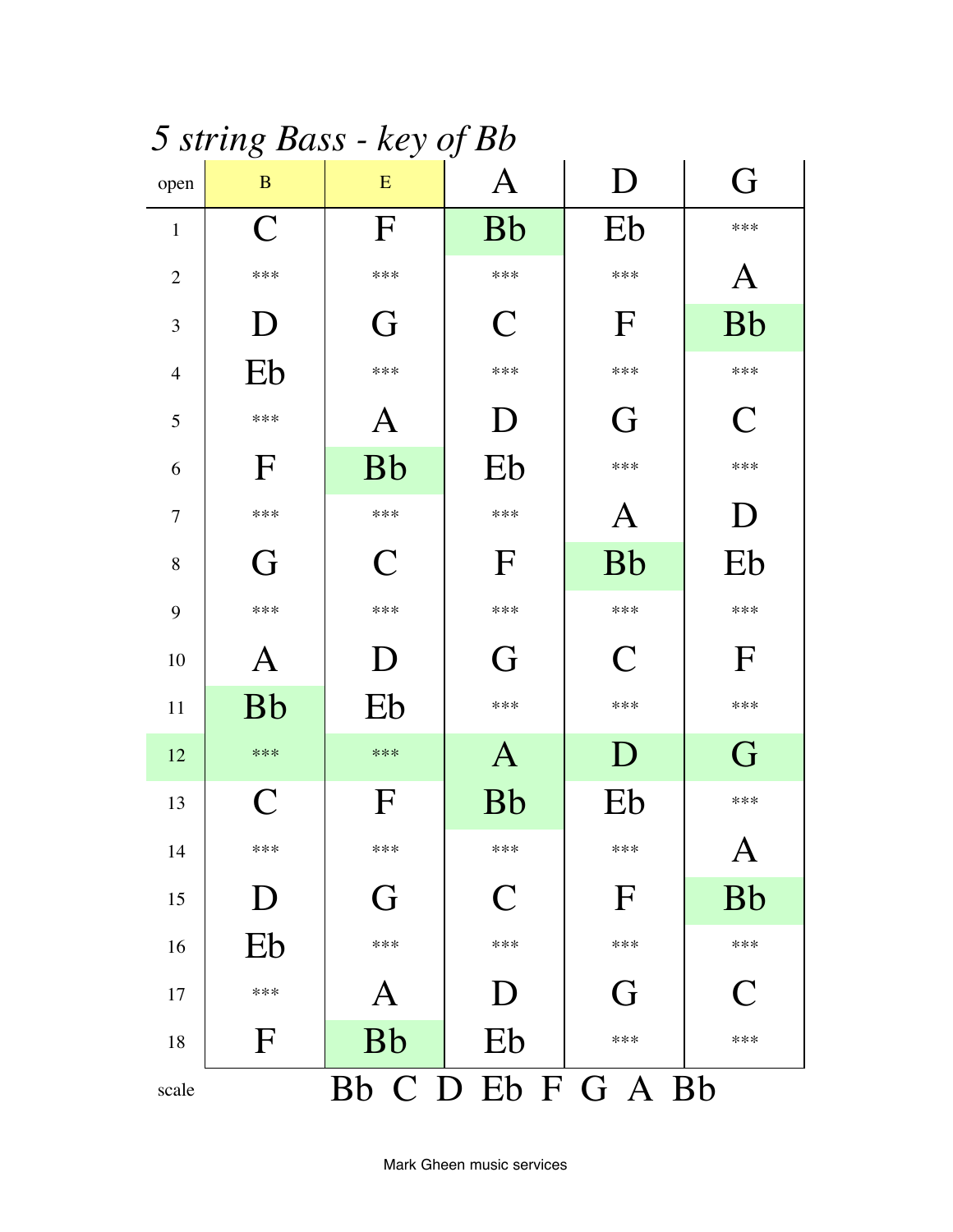5 string Bass - key of Eb

| open           | ◡<br>$\bf{B}$  | ັ<br>E       | ັ<br>$\mathbf{A}$   | D           | G            |
|----------------|----------------|--------------|---------------------|-------------|--------------|
| $\mathbf{1}$   | $\mathsf{C}$   | $\mathbf{F}$ | <b>Bb</b>           | Eb          | Ab           |
| $\overline{2}$ | $***$          | ***          | $***$               | ***         | $***$        |
| 3              | D              | G            | C                   | $\Gamma$    | <b>Bb</b>    |
| $\overline{4}$ | Eb             | Ab           | $***$               | ***         | ***          |
| 5              | $***$          | ***          | D                   | G           | C            |
| 6              | $\mathbf F$    | <b>Bb</b>    | Eb                  | Ab          | $***$        |
| $\overline{7}$ | $***$          | ***          | $***$               | ***         | D            |
| 8              | G              | $\mathbf C$  | $\mathbf{F}$        | <b>Bb</b>   | Eb           |
| 9              | Ab             | ***          | $***$               | ***         | $***$        |
| 10             | $***$          | D            | G                   | $\mathbf C$ | $\mathbf{F}$ |
| 11             | <b>Bb</b>      | Eb           | Ab                  | $***$       | $***$        |
| 12             | $***$          | $***$        | $***$               | D           | G            |
| 13             | $\overline{C}$ | F            | <b>Bb</b>           | Eb          | Ab           |
| 14             | ***            | ***          | ***                 | ***         | ***          |
| 15             | D              | G            | C                   | $\Gamma$    | <b>Bb</b>    |
| 16             | Eb             | Ab           | $***$               | ***         | $***$        |
| 17             | $***$          | ***          | D                   | G           | C            |
| 18             | F              | <b>Bb</b>    | Eb                  | Ab          | $***$        |
| scale          |                |              | Eb F G Ab Bb C D Eb |             |              |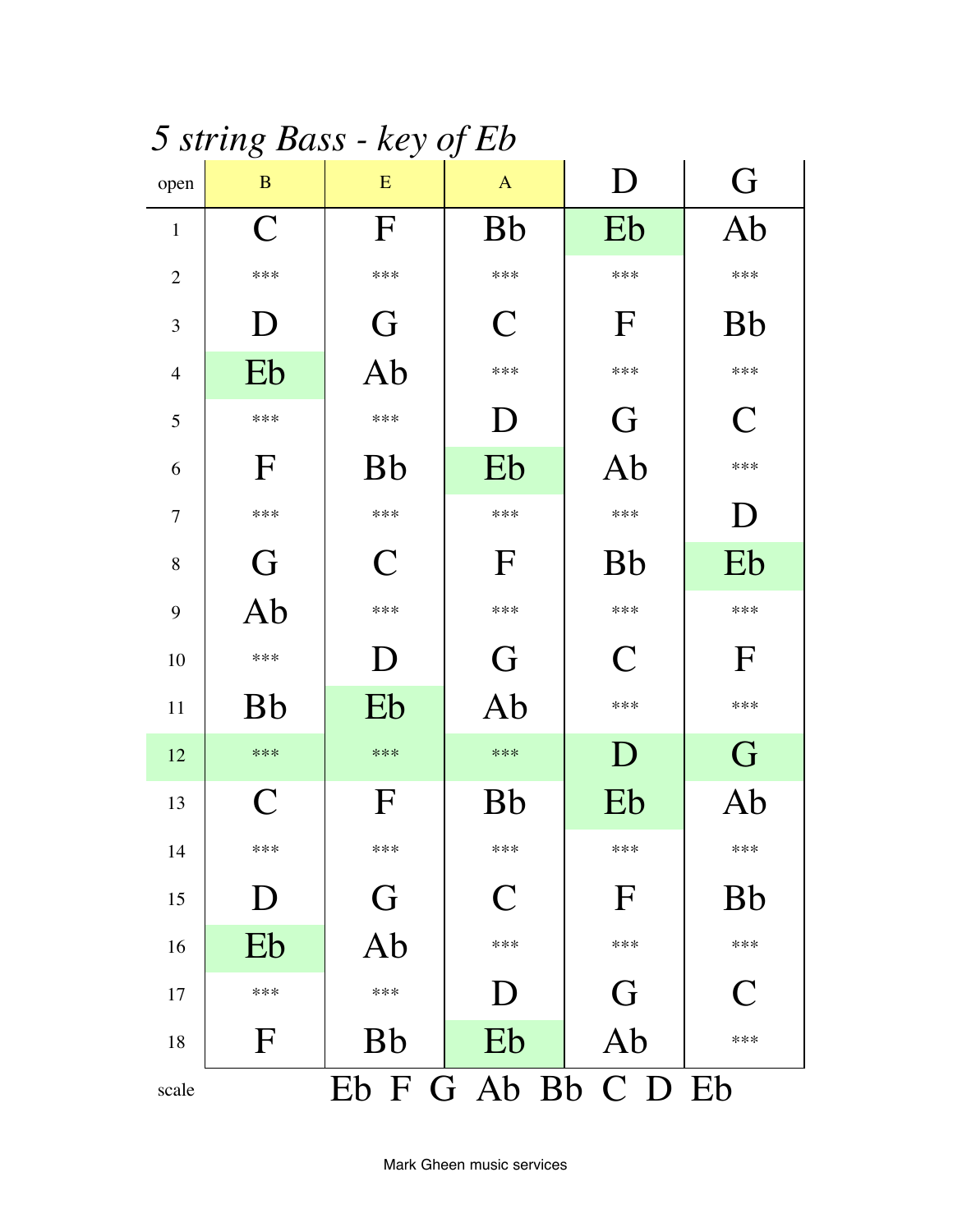5 string Bass - key of Ab

| open           | 〜<br>$\bf{B}$  | E         | ັ<br>$\mathbf{A}$                                                                                              | D                    | G            |
|----------------|----------------|-----------|----------------------------------------------------------------------------------------------------------------|----------------------|--------------|
| $\mathbf{1}$   | $\overline{C}$ | F         | <b>Bb</b>                                                                                                      | Eb                   | Ab           |
| $\overline{2}$ | Db             | ***       | ***                                                                                                            | ***                  | $***$        |
| 3              | $***$          | G         | C                                                                                                              | $\mathbf{F}$         | <b>Bb</b>    |
| $\overline{4}$ | Eb             | Ab        | Db                                                                                                             | ***                  | $***$        |
| 5              | $***$          | ***       | $***$                                                                                                          | G                    | $\mathsf{C}$ |
| 6              | F              | <b>Bb</b> | Eb                                                                                                             | Ab                   | Db           |
| $\tau$         | $***$          | ***       | $***$                                                                                                          | ***                  | $***$        |
| 8              | G              | C         | F                                                                                                              | <b>Bb</b>            | Eb           |
| 9              | Ab             | Db        | $***$                                                                                                          | ***                  | $***$        |
| 10             | ***            | ***       | G                                                                                                              | $\mathsf{C}$         | $\mathbf{F}$ |
| 11             | <b>Bb</b>      | Eb        | Ab                                                                                                             | Db                   | $***$        |
| 12             | $***$          | $***$     | $***$                                                                                                          | ***                  | G            |
| 13             | $\mathbf C$    | F         | <b>Bb</b>                                                                                                      | Eb                   | Ab           |
| 14             | Db             | ***       | ***                                                                                                            | ***                  | ***          |
| 15             | ***            | G         | $\mathsf{C}% _{M_{1},M_{2}}^{\alpha,\beta}(-\varepsilon)=\mathsf{C}_{M_{1},M_{2}}^{\alpha,\beta}(\varepsilon)$ | F                    | <b>Bb</b>    |
| 16             | Eb             | Ab        | Db                                                                                                             | ***                  | $***$        |
| 17             | ***            | ***       | ***                                                                                                            | G                    | $\mathsf{C}$ |
| 18             | $\mathbf F$    | <b>Bb</b> | Eb                                                                                                             | Ab                   | Db           |
| scale          |                |           |                                                                                                                | Ab Bb C Db Eb F G Ab |              |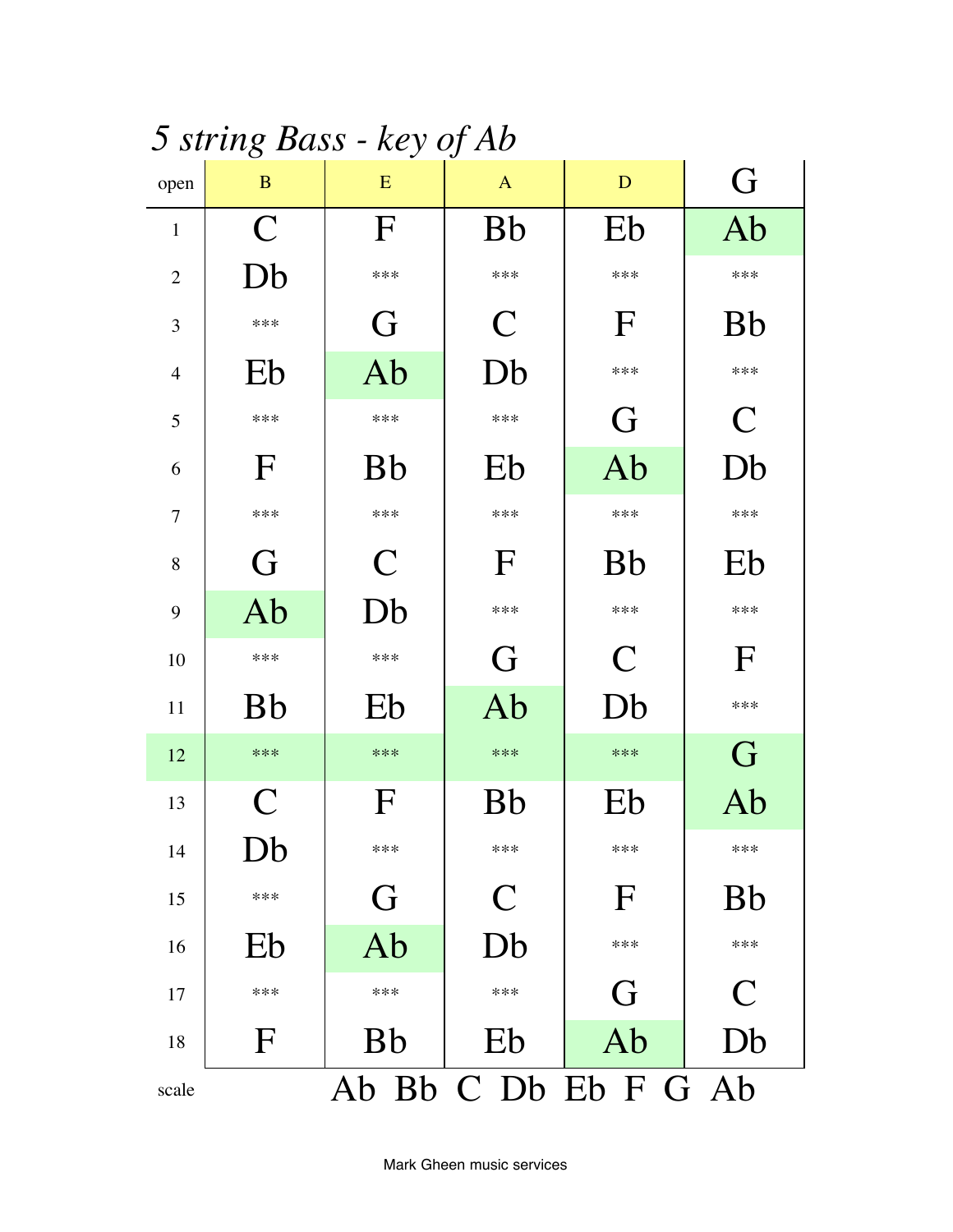5 string Bass - key of Db

| open           | ◡<br>$\bf{B}$  | E            | ັ<br>$\mathbf{A}$ | D                     | G            |
|----------------|----------------|--------------|-------------------|-----------------------|--------------|
| $\mathbf{1}$   | $\mathsf{C}$   | $\mathbf F$  | <b>Bb</b>         | Eb                    | Ab           |
| $\overline{2}$ | Db             | Gb           | ***               | ***                   | $***$        |
| 3              | $***$          | ***          | C                 | $\Gamma$              | <b>Bb</b>    |
| $\overline{4}$ | Eb             | Ab           | Db                | Gb                    | $***$        |
| 5              | $***$          | ***          | ***               | ***                   | $\mathsf{C}$ |
| 6              | $\mathbf F$    | <b>Bb</b>    | Eb                | Ab                    | Db           |
| $\tau$         | Gb             | ***          | ***               | ***                   | $***$        |
| 8              | $***$          | $\mathsf{C}$ | F                 | <b>Bb</b>             | Eb           |
| 9              | Ab             | Db           | Gb                | ***                   | $***$        |
| 10             | $***$          | ***          | $***$             | $\mathsf{C}$          | F            |
| 11             | <b>Bb</b>      | Eb           | Ab                | Db                    | Gb           |
| 12             | $***$          | ***          | $***$             | $***$                 | $***$        |
| 13             | $\overline{C}$ | F            | <b>Bb</b>         | Eb                    | Ab           |
| 14             | Db             | Gb           | ***               | ***                   | ***          |
| 15             | $***$          | ***          | $\mathsf{C}$      | $\Gamma$              | <b>Bb</b>    |
|                | Eb             | Ab           | Db                | Gb                    | $***$        |
|                | $***$          | ***          | $***$             | ***                   | $\mathsf{C}$ |
|                | F              | <b>Bb</b>    | Eb                | Ab                    | Db           |
| scale          |                |              |                   | Db Eb F Gb Ab Bb C Db |              |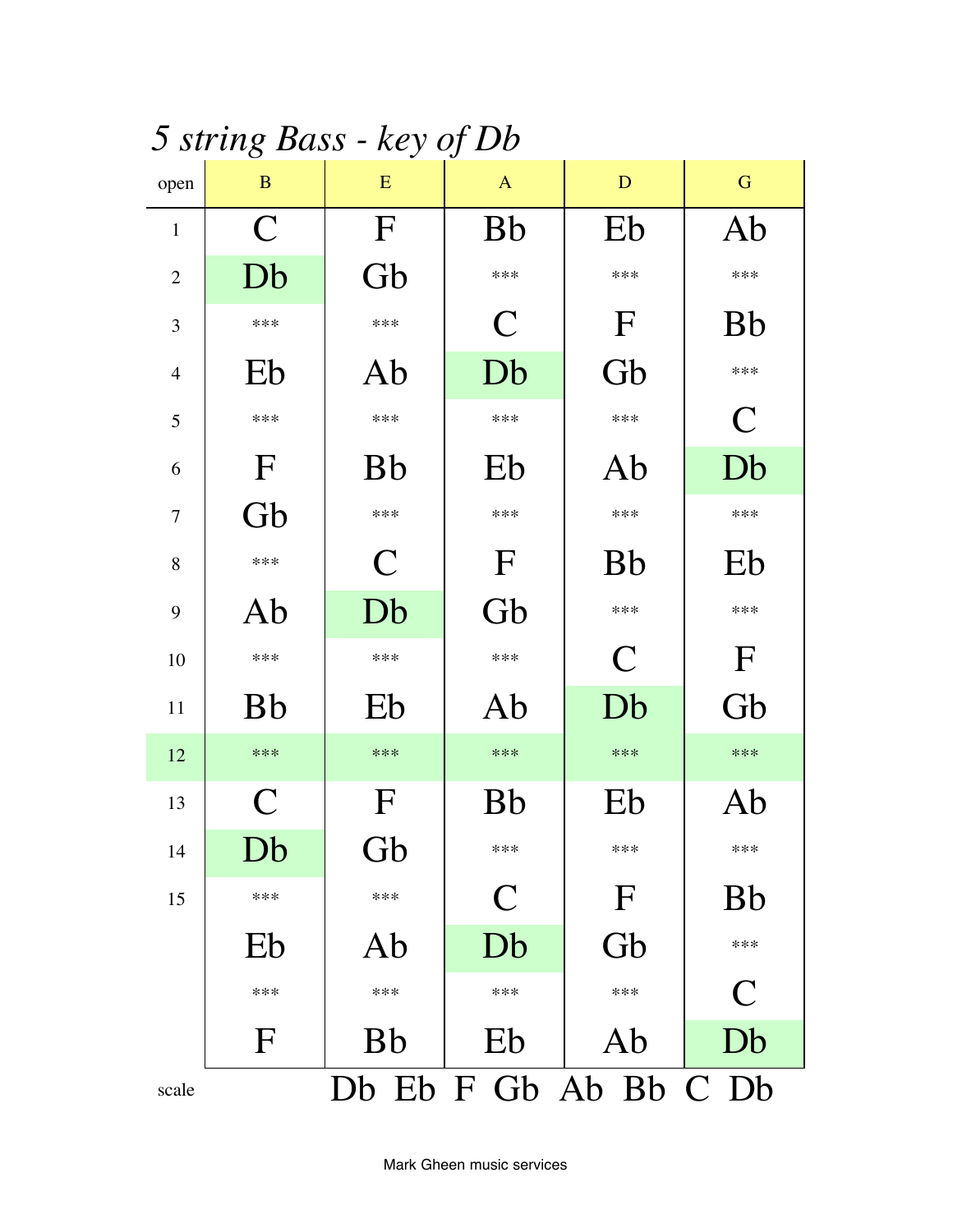*5 string Bass - key of Gb*

| open                             | Ö<br>$(B)$ Cb | E         | J<br>$\mathbf{A}$ | D           | G            |  |  |  |
|----------------------------------|---------------|-----------|-------------------|-------------|--------------|--|--|--|
| $\mathbf{1}$                     | $***$         | F         | <b>Bb</b>         | Eb          | Ab           |  |  |  |
| $\overline{2}$                   | Db            | Gb        | $(B)$ Cb          | ***         | ***          |  |  |  |
| 3                                | $***$         | ***       | $***$             | F           | <b>Bb</b>    |  |  |  |
| $\overline{4}$                   | Eb            | Ab        | Db                | Gb          | $(B)$ Cb     |  |  |  |
| 5                                | $***$         | ***       | $***$             | ***         | ***          |  |  |  |
| 6                                | F             | <b>Bb</b> | Eb                | Ab          | Db           |  |  |  |
| 7                                | Gb            | $(B)$ Cb  | ***               | ***         | $***$        |  |  |  |
| 8                                | ***           | ***       | F                 | <b>Bb</b>   | Eb           |  |  |  |
| 9                                | Ab            | Db        | Gb                | $(B)$ Cb    | ***          |  |  |  |
| 10                               | ***           | ***       | $***$             | ***         | $\mathbf{F}$ |  |  |  |
| 11                               | <b>Bb</b>     | Eb        | Ab                | Db          | Gb           |  |  |  |
| 12                               | $(B)$ Cb      | ***       | ***               | $***$       | $***$        |  |  |  |
| 13                               | ***           | F         | <b>Bb</b>         | Eb          | Ab           |  |  |  |
| 14                               | Db            | Gb        | B Cb              | ***         | $***$        |  |  |  |
| 15                               | ***           | ***       | ***               | $\mathbf F$ | <b>Bb</b>    |  |  |  |
| 16                               | Eb            | Ab        | Db                | Gb          | $(B)$ Cb     |  |  |  |
| 17                               | ***           | ***       | $***$             | ***         | $***$        |  |  |  |
| 18                               | F             | <b>Bb</b> | Eb                | Ab          | Db           |  |  |  |
| scale Gb Ab Bb Cb (B) Db Eb F Gb |               |           |                   |             |              |  |  |  |